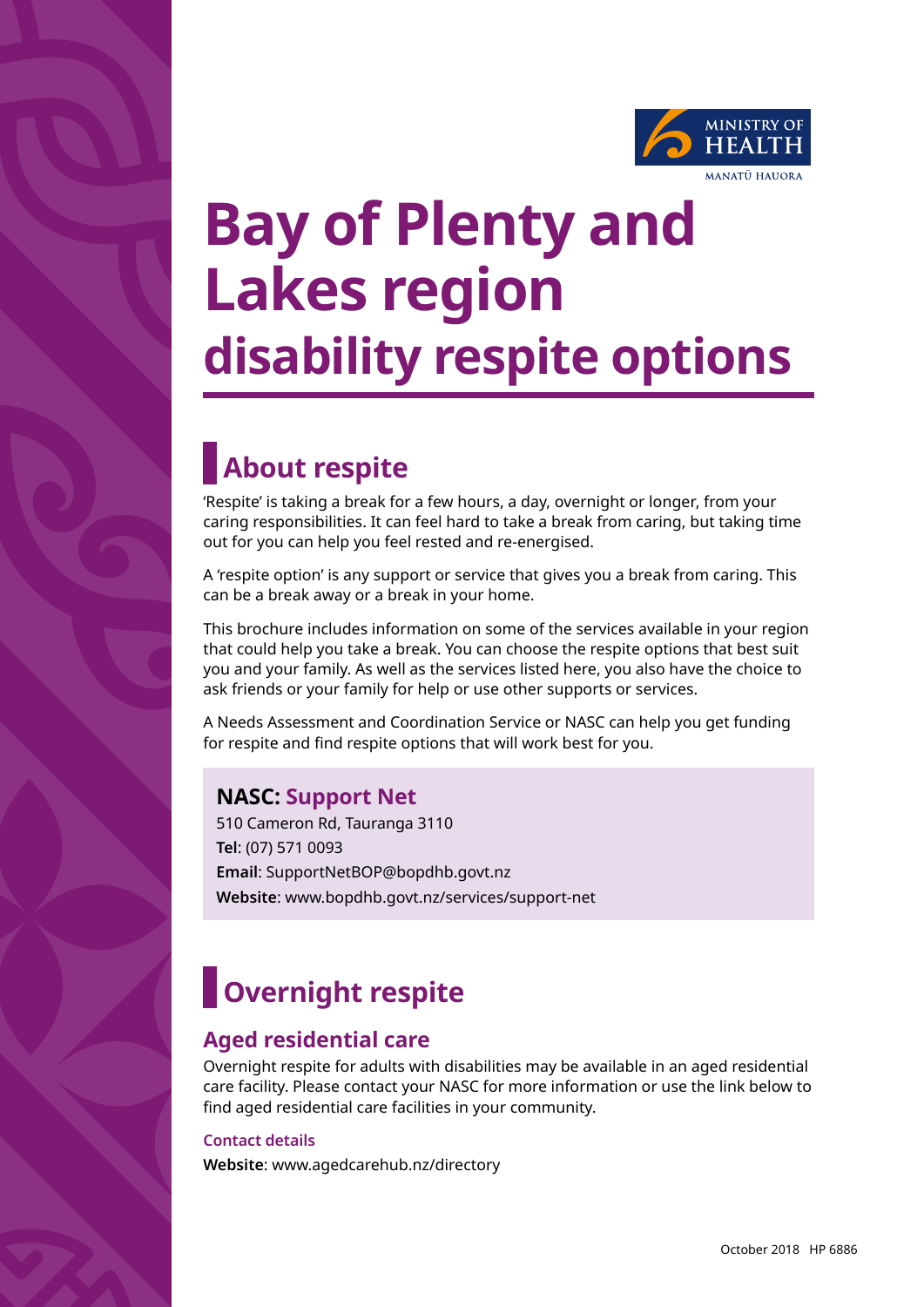## **CCS Disability Action (Te Whare Poi Poi)**

Overnight respite for children and young people in a dedicated respite house in Hamilton.

#### **Contact details**

Please contact your NASC to find out more.

## **Community residential houses**

Overnight respite for adults with disabilities may be available in an established home for adults with disabilities.

#### **Contact details**

Please contact your NASC to find out more.

### **Open Home Foundation**

Overnight respite for children and young people with host families.

#### **Contact details**

Please ask your NASC for more information.

### **Spectrum Care**

Overnight respite for adults with disabilities.

**Contact details** Please ask your NASC for more information.

## **Te Punanga O Te Rangimarie**

Accessible respite accommodation in a rural setting north of Paeroa.

**Contact details** 742a Maratoto Road, Hikutaia, Paeroa **Email**: info@tepunanga.org.nz **Website**: www.tepunanga.org.nz

## **Titoki Christian Healing Centre**

Open Monday to Friday for adult respite (with your own support) or a relaxing retreat for carers. Located ten minutes from Whakatane.

#### **Contact details**

**Tel**: (07) 308 6503 **Email**: info@titoki.org.nz **Website**: www.titoki.org.nz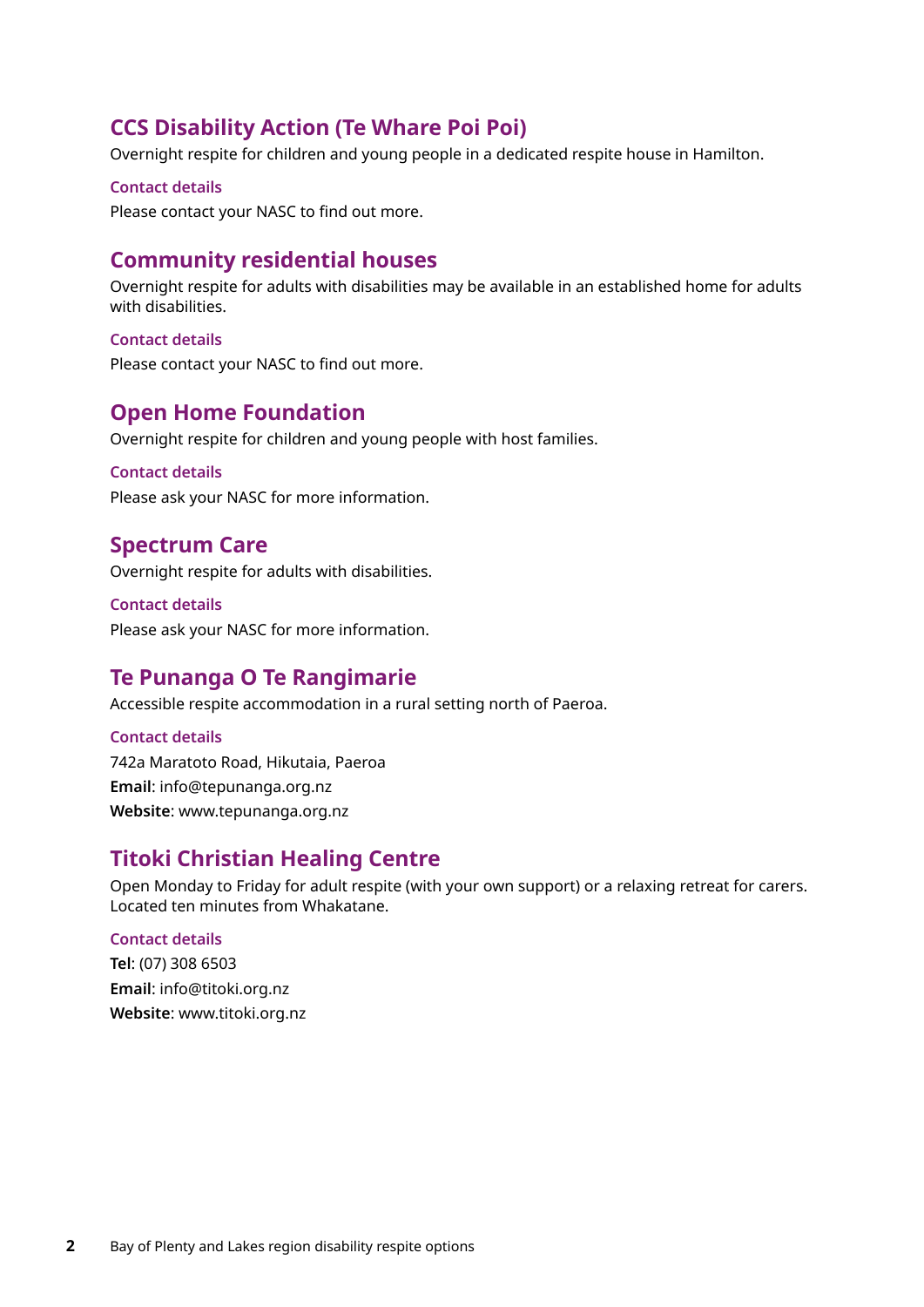## **Weekday activities**

## **Aged care day care programmes**

Some aged care providers run daytime activity programmes that are suitable for adults with disabilities.

#### **Contact details**

**Website**: www.agedcarehub.nz/directory/activities-programmes/day-care-programmes

## **Arohanui Arts and Education Trust**

Arohanui is a Tauranga-based service provider offering community participation and meaningful day activities for people aged 16 years and over with a disability.

#### **Contact details**

**Website**: www.arohanuitrust.co.nz/index.htm

## **Avalon Aotearoa Charitable Trust**

Avalon works alongside people to enhance their knowledge, skills and abilities.

**Contact details** Avalon Charitable Trust, 102 Eleventh Avenue, Tauranga Central 3110 **Tel**: (07) 579 0585 **Website**: www.avalon.org.nz

### **Emerge Aotearoa**

Emerge Aotearoa provides a wide range of community-based services, including day activities, employment support, flexible disability support and respite support.

**Contact details Website**: https://emergeaotearoa.org.nz

## **Pou Whakaaro**

Activities for adults with disabilities in Whakatane and Kawerau.

**Contact details** Whakatane Office, 40 Te Tahi Street, Whakatane 3120 **Tel**: (07) 308 8170

Kawerau Office, 1E Tamarangi Drive, Kawerau 3127 **Tel**: (07) 323 8170 **Website**: www.pouwhakaaro.co.nz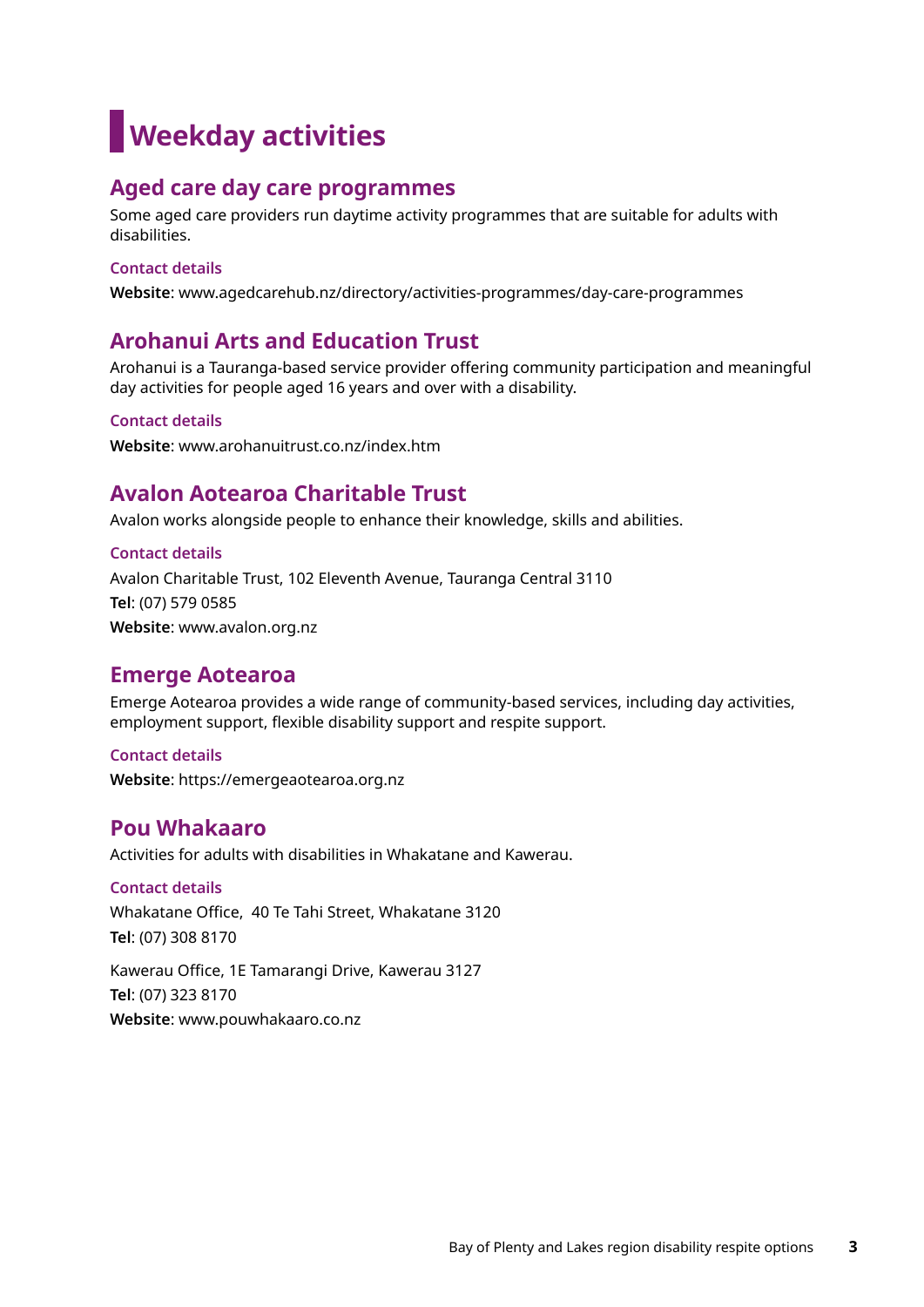## **St Chad's Charitable Trust**

Weekday activities for adults.

**Contact details** 2 Devon Street, Rotorua 3010 **Tel**: (07) 347 8515 **Email**: info@stchads.co.nz **Website**: http://stchads.co.nz/contact-us

## **Te Whanau Tokotokorangi**

Weekday activities for adults with disabilities.

**Contact details Website**: http://tokotokorangi.co.nz

## **Out-of-school care and early childhood education**

## **ADDI School holiday programme**

Before and after school care, and school holiday programmes in Taupo.

**Contact details Tel**: (07) 376 5027 **Email**: info@addi.co.nz **Website**: www.addi.co.nz

## **Before and after school care, school holiday programmes**

A number of organisations provide out-of-school care – this includes before and after school and during the school holidays. Some mainstream services will have experience and skills in supporting children with disabilities.

#### **Contact details**

**Website**: www.familyservices.govt.nz/directory

## **In-home childcare and early childhood education**

Early childhood education (ECE) provides education and care for children before they go to primary school. There are many different types of early childhood education providers, including daycare centres, kindergartens, home-based childcare, kōhanga reo nannies, playcentre and play groups. Find all types of early childhood education in your community from the website below.

#### **Contact details**

**Website**: www.educationcounts.govt.nz/find-an-els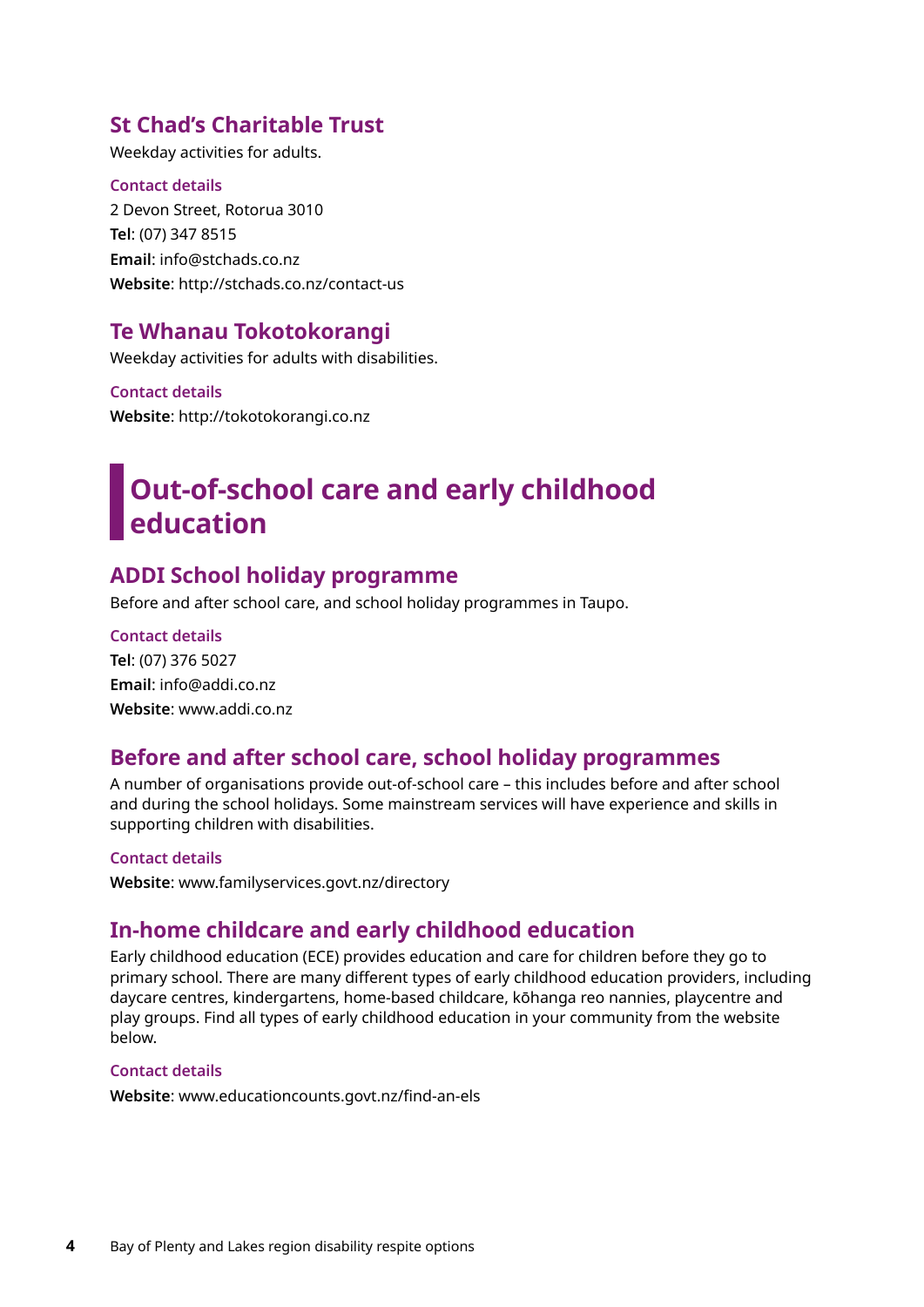## **Sporting, social and recreational activities**

## **Boccia New Zealand**

Boccia New Zealand promotes and supports the sport of boccia among all people with a physical disability throughout New Zealand.

#### **Contact details**

**Website**: www.boccia.org.nz

## **Halberg AllSports**

The Halberg Disability Sport Foundation enables physically disabled New Zealanders to participate in sport and recreation.

#### **Contact details**

**Website**: www.halbergallsports.co.nz

## **New Zealand Riding for the Disabled**

New Zealand Riding for the Disabled (NZRDA) provides opportunities for anyone with a disability to enjoy safe, stimulating and therapeutic horse riding and horse-related activities.

**Contact details Email**: admin@rda.org.nz **Website**: www.rda.org.nz

### **Recreate**

Social and recreational activities for children and young people aged 10–35 years.

#### **Contact details**

48 Windmill Road, Epsom, Auckland 1023 **Tel**: (09) 638 5364 **Email**: info@recreate.org.nz **Website**: www.recreate.org.nz

## **Special Olympics**

Special Olympics provides year-round sports training and athletic competition in a variety of Olympic-type sports for children and adults with an intellectual disability.

#### **Contact details**

**Tel**: (04) 560 0360 **Email**: info@specialolympics.org.nz **Website**: www.specialolympics.org.nz

## **StarJam**

Music and dance workshops for young people with disabilities. Available in Auckland, Hamilton, Tauranga, Wellington and Christchurch.

#### **Contact details**

PO Box 1305 Waikato Mail Centre, Hamilton 3240 **Tel**: (07) 211 7576 **Email**: info@starjam.org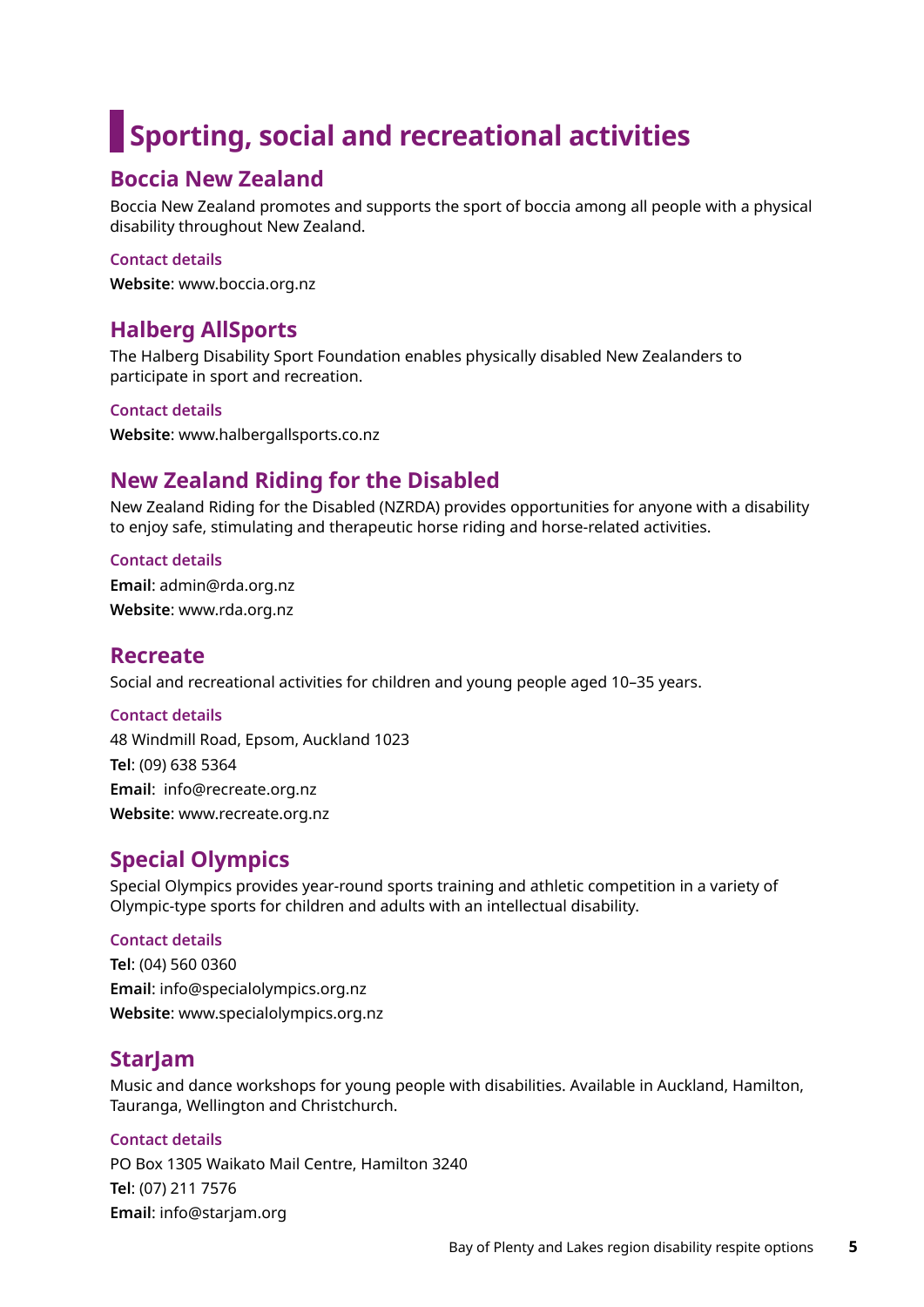## **Relief carers, support workers, natural supports**

## **AAA Care**

Live in the home, companion care, respite.

#### **Contact details**

**Website**: www.facebook.com/pg/Taurangababygrannysitting/services/?ref=page\_internal

## **CCS Disability Action**

Community-based support workers available for respite.

**Contact details Tel**: (07) 578 0063 **Email**: bop@ccsdisabilityaction.org.nz

## **Family Whānau Support**

A support worker 'buddy' who offers regular respite hours, either at home or in the community.

**Contact details** Please contact your NASC for more information.

## **Geneva Healthcare**

Geneva Healthcare can provide flexible options for support.

#### **Contact details**

**Tel:** 0800 Geneva (0800 436 382) **Email:** info@genevahealth.com

## **Manawanui e-Mploy Recruitment**

An online platform where you can advertise for permanent, part-time, contract or temporary staff or find employees online. Payroll services are also offered.

#### **Contact details**

**Tel**: 0508 462 427 **Email**: info@incharge.org.nz **Website**: http://manawanui.org.nz/services/e-mploy

## **MyCare**

An online platform where the people willing to help can meet the people needing help. Find and employ support workers and volunteers on a secure website.

#### **Contact details**

**Tel**: 0800 677 700 **Email**: hello@mycare.co.nz **Website**: www.mycare.co.nz